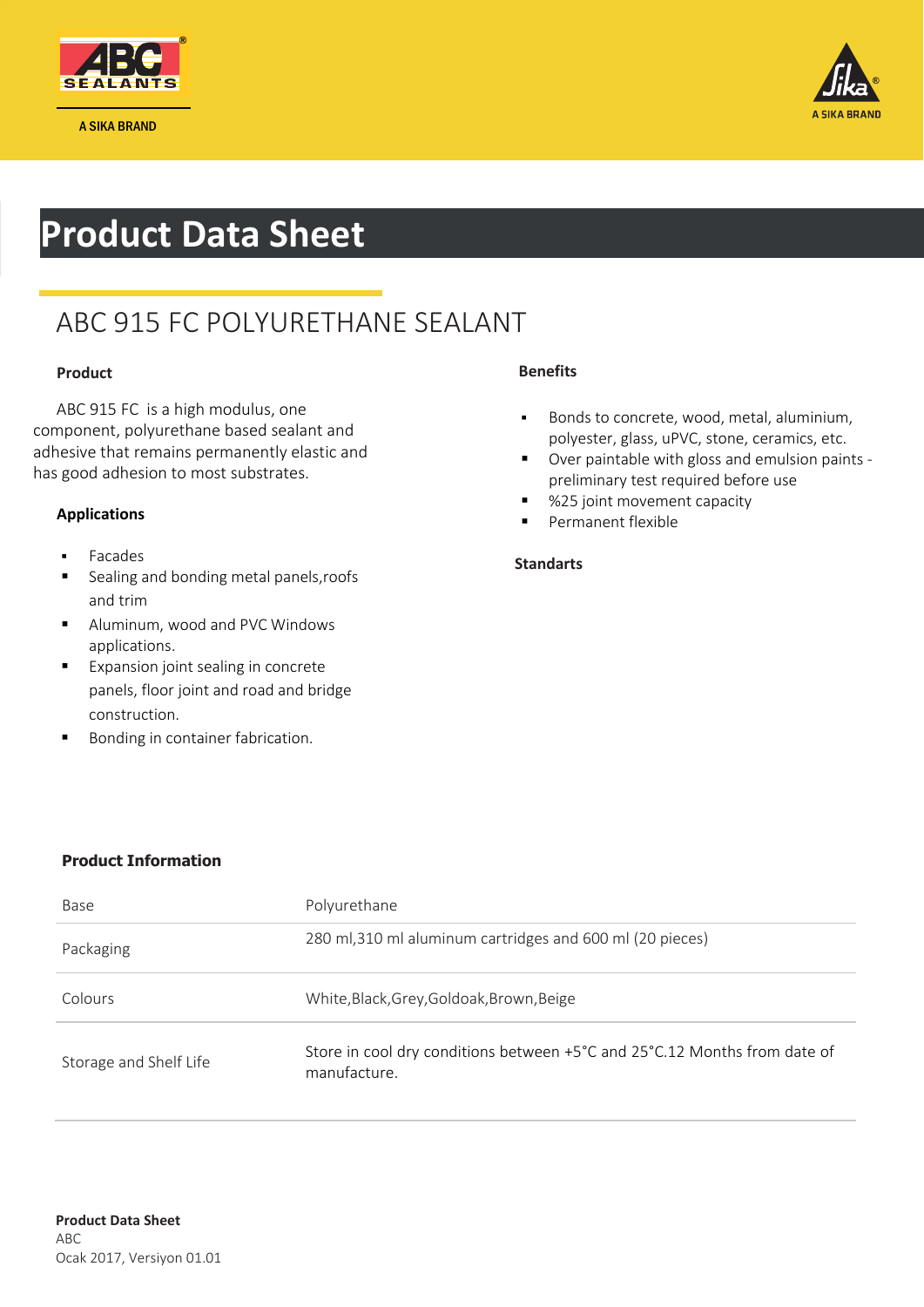

A SIKA BRAND



# **Product Data Sheet**

### ABC 915 FC POLYURETHANE SEALANT

### **Techincal Properties**

| <b>Chemical Base</b>           | Polyurethane                           |
|--------------------------------|----------------------------------------|
| Curing System                  | Moisture                               |
| Density                        | 1,18 ±0,03 gr/cm <sup>3</sup>          |
| <b>Tack Free Time</b>          | 40 min. (23 °C, % 50 R.H)              |
| <b>Curing Time</b>             | 2mm/24 hours (23 °C, % 50 R.H)         |
| Sagging                        | $\Omega$                               |
| Elongation at Break            | % > 350                                |
| Tensile Strength               | 2.0 MPa                                |
| Shore A                        | 35-40, DIN 53 505 (N/mm <sup>2</sup> ) |
| Temperature Resistance         | $-40^{\circ}$ C to $+90^{\circ}$ C     |
| <b>Application Temperature</b> | $+5^{\circ}$ C to $+40^{\circ}$ C      |